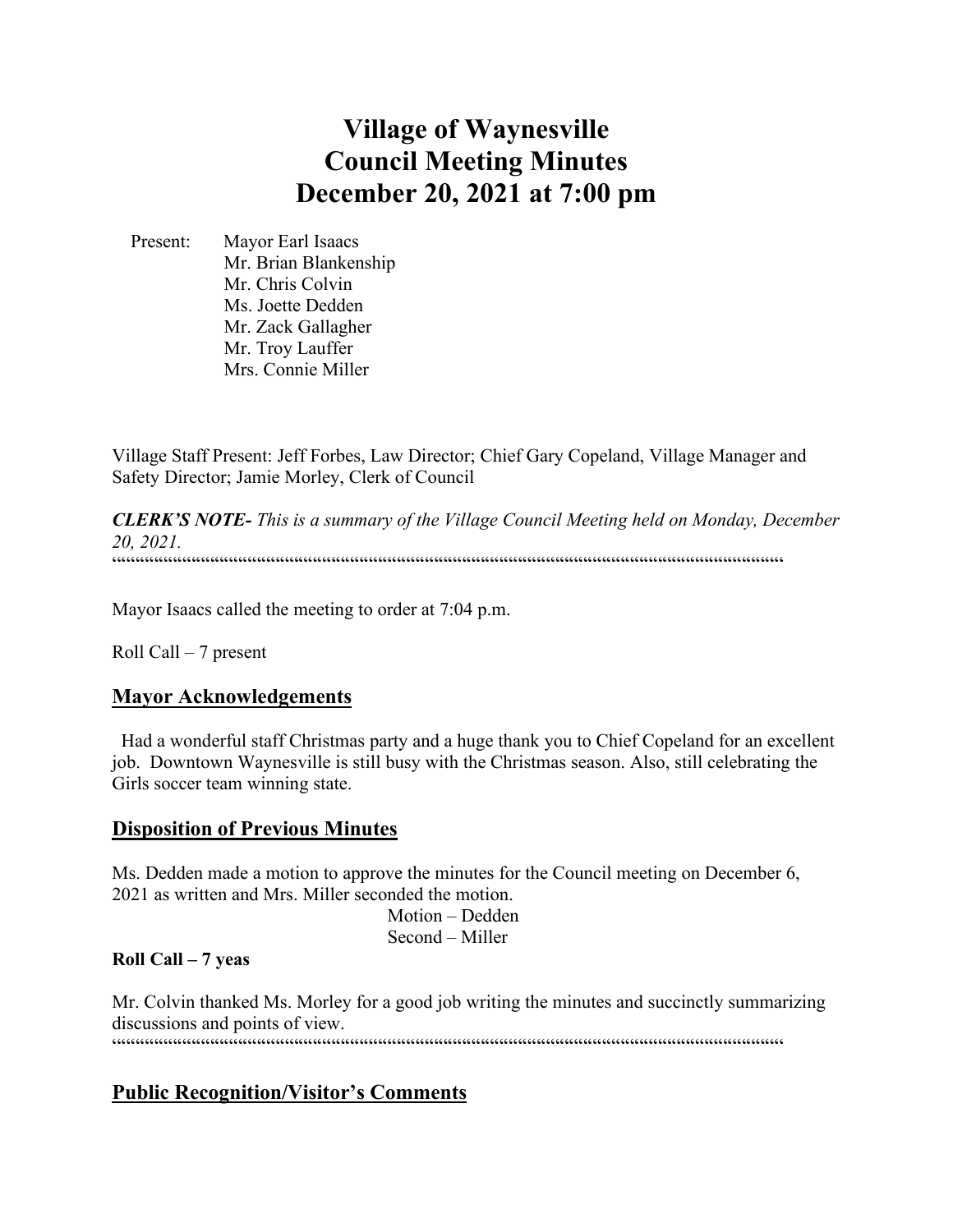Mr. Colvin asked Scott Teeters, 1900 Dryden Road, representing AES Ohio, if there is any changes or updates with AES the Village should be made aware of for the upcoming year. Mr. Teeters informed Council that AES has been concentrating on a 10-year sizable capital investment plan. Some projects that have been completed as part of this plan are the Gephart substation south of Social Row Road and rebuilding of the transmission lines to give a dedicated feed to the Village. This will help with reliability. New AMI meters will be installed for each household. Warren County should get the meters in 2025. This provides a communication infrastructure and allows meters to be read and turned off and on remotely. Mr. Colvin asked if there were any privacy concerns with the smart meters and if they are optional. Mr. Teeters stated that everyone will eventually get a smart meter and the communication is encrypted to help prevent hacking. He also elaborated that the new meters will add additional services for the customer, such as the customer being able to monitor usage, allow different rates for electric cars, and notify AES immediately of a power outage rather than depending on a customer to report outage.

#### """"""""""""""""""""""""""""""""""""""""""""""""""""""""""""""""""""""""

# **Old Business**

Ms. Dedden presented Council members with proposed committee assignments.

Ms. Dedden made a motion to accept the Council committee assignments for 2022 and Mr. Blankenship seconded the motion.

> Motion – Dedden Second – Blankenship

### **Roll Call – 7 yeas**

 $\label{prop:main} \hspace{1.5cm} \hspace{1.5cm} \hspace{1.5cm} \hspace{1.5cm} \hspace{1.5cm} \hspace{1.5cm} \hspace{1.5cm} \hspace{1.5cm} \hspace{1.5cm} \hspace{1.5cm} \hspace{1.5cm} \hspace{1.5cm} \hspace{1.5cm} \hspace{1.5cm} \hspace{1.5cm} \hspace{1.5cm} \hspace{1.5cm} \hspace{1.5cm} \hspace{1.5cm} \hspace{1.5cm} \hspace{1.5cm} \hspace{1.5cm} \hspace{1.5cm} \hspace{1.$ 

# **Reports**

### **Finance**

 The Finance Committee met on December 16, 2021. The next meeting is January 20, 2022 at 5:00 p.m. in the small conference room at the Government Center. The public is welcome to join.

### **Public Works Report**

 Public Works will meet February 7, 2022 at 6:00 p.m. and the public is encouraged to attend. The meeting scheduled for January  $3<sup>rd</sup>$  has been cancelled.

### **Special Committee Reports**

MOMS will meet January  $3<sup>rd</sup>$  at 3:00 p.m. The place will be determined, possibly the Township Building. Ms. Dedden suggested that the meeting take place on Main Street to be able to see the current light posts.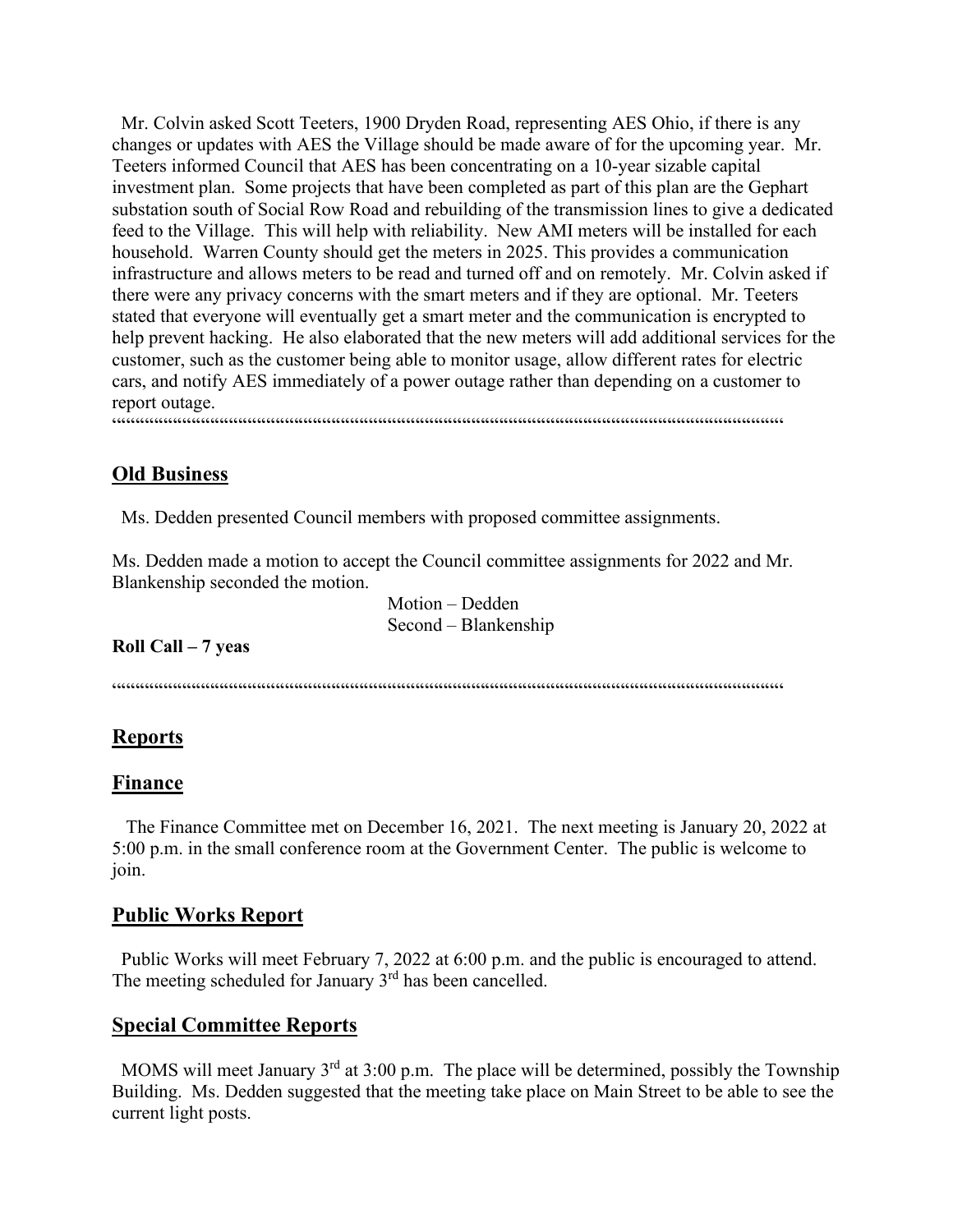The Historic Preservation Board will meet January  $17<sup>th</sup>$  at 6:00 p.m. to discuss previously submitted applications by Mr. Alexander.

# **Village Manager Report**

- Mr. Alexander has been notified of the January  $17<sup>th</sup>$  Historic Preservation meeting.
- The revised traffic study by Choice One has been given to Rep. Lipps. Plan to meet with him, Neil Tunison, Warren County Engineer, and ODOT to go over possibilities of installing a stoplight at Route 42 and North Street.
- Met with Jason from One Stop Signs and finalized the details of the sign in front of the Government Center.
- The sidewalk along Franklin is coming along. Dug Rite is doing a great job and will be making all the curbs ADA compliant.
- Provided a thank you letter to Groceryland, Acapulco, Village Restaurant, and McDonalds for their contributions to the Village staff Christmas party. Also, like to thank all the Council members for their contributions and attendance at the Christmas party. It meant a lot to the staff.
- Provided photos of the Maintenance Department installing the barricades for Christmas in the Village.
- Provided photos of Susan Johnson receiving award for 10-years of service. She has been a great asset to the Village and will be missed.
- Performing Arts building at the school is underway.
- Provided phone numbers of vendors that could attend the MOMS meeting to provide information on lamp posts.
- Provided photographs of the staff Christmas party.
- Wessler is still moving forward on water model and in contact with staff.
- Suggest Council members provide a bio to Jamie for the new web site.

# **Police Report**

- December 17, there was a social media nationwide threat. Took precautionary measures with extra patrols and building walk throughs. Fortunately, nothing happened.
- Asking to be excused from the next meeting as I will be out of town.

 Mrs. Miller asked when the Chamber would be removing the electrical boxes on the electric poles left over from Sauerkraut Festival. Chief Copeland responded that he has contacted the Chamber several times with requests to have these removed as he feels it is a liability. He has also contacted the electrician responsible for removing the boxes. Chief Copeland will ensure that the Special Events Permit issued next year for the festival will include a clause to have the boxes taken down a couple weeks after AES pulls the meters. Mr. Gallagher asked if the Village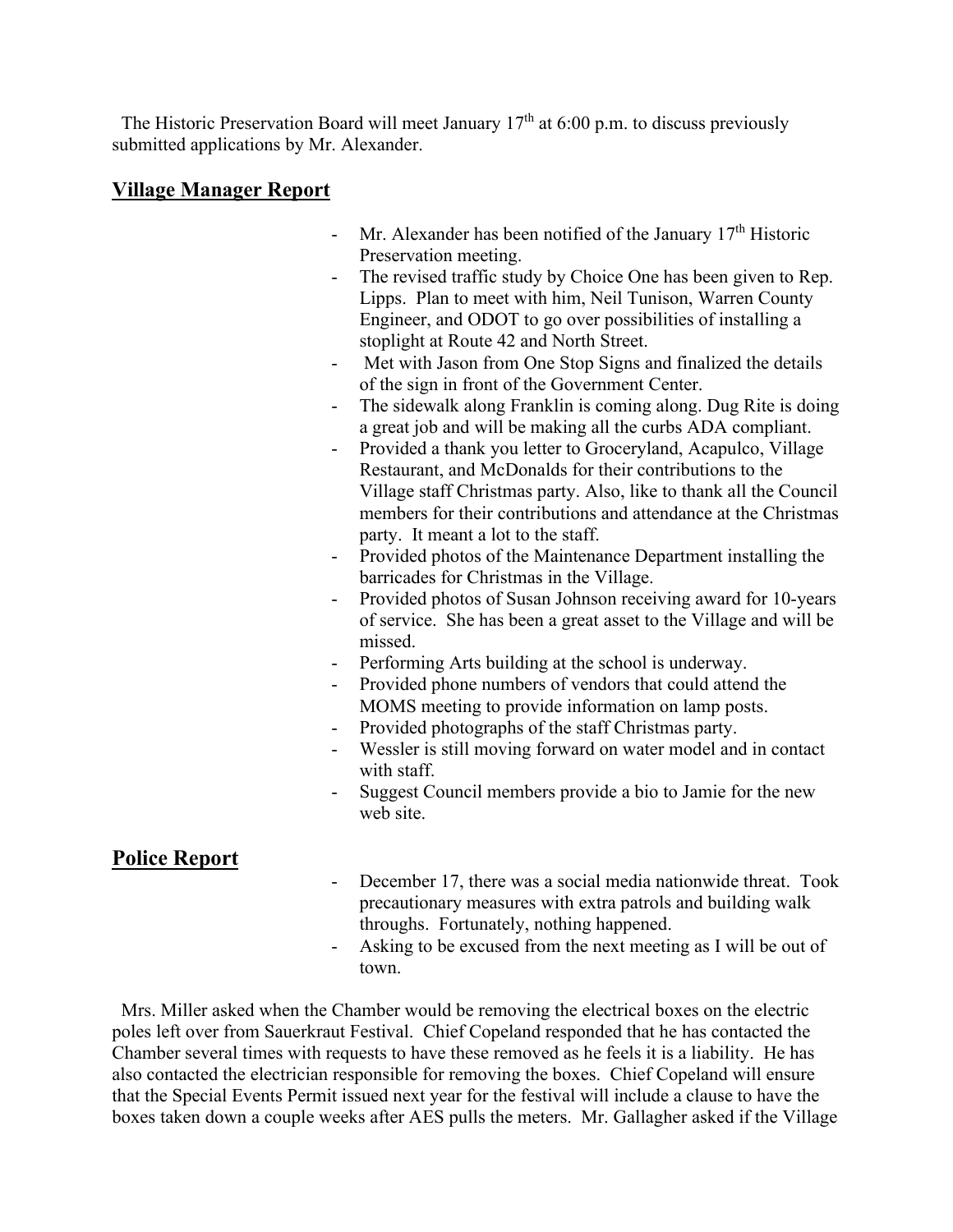would be liable if someone were to get hurt on the boxes. Mr. Forbes responded that if that were to happen, most likely everybody would get sued. He said he could draft a letter to the Chamber saying this was a public nuisance and if they are not taken down within a certain time period, the Village will do it and charge the Chamber for the service. At this time, Council agreed to have Mr. Forbes draft a letter.

 Mr. Lauffer asked Chief Copeland about the final cost for the electronic sign in front of the Government Building. The final cost was 40K, 4K less than originally quoted. The sign will match the brick and stone in the building and the lettering will be brown to also match.

 Mrs. Miller asked if Council should give the MOMS Committee a budget for the lights downtown to ensure they do not pick out lights that are overbudget. Ms. Morley stated that the Finance Committee decided to appropriate 150K for the project at the last Finance meeting.

 Mr. Colvin asked if the only option is a traffic light at Route 42 and North Street. Chief Copeland stated that at one point ODOT suggested making Route 42 a 2-lane road with a roundabout. However, he does not think this is a good option to take a 4-lane highway back down to a two-lane highway. Rather, he feels a traffic light with a delayed signal would be sufficient.

# **Financial Director Report**

There is a current bill in committee at the state legislature to increase the Village's contribution for police officers to Ohio Police and Fire Fund from 19% to 26% over the course of several years. Please contact representatives to not support this bill.

# **Law Report**

None

# **New Business**

None

# **Legislation**

### **First Reading of Ordinances and Resolutions**

None

### **Second Reading of Ordinances and Resolutions**

### **Ordinance No. 2021-053**

Authorizing the Village Manager to Enter into a Contract with Millennium Business Systems for Copier and Wide Format Printer/Scanner Devices